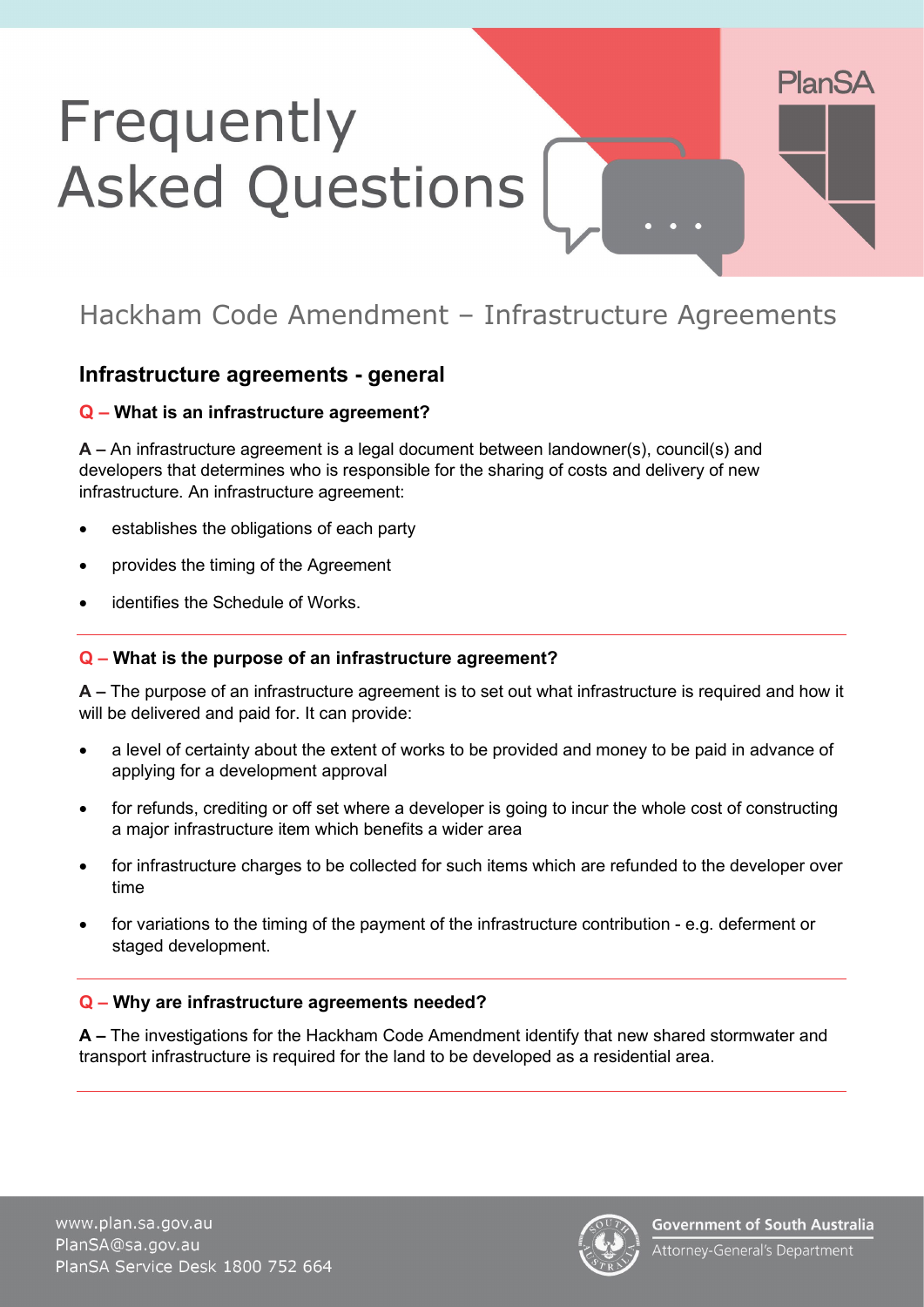## **Q – Who has to sign-up to an infrastructure agreement?**

**A –** The landowners, council and/or infrastructure provider in the area affected by the Code Amendment proposed to be rezoned to Master Planned Neighbourhood Zone will be asked to signup to infrastructure agreements. The area proposed to be rezoned to Rural Neighbourhood is not affected by the infrastructure deeds.

#### **Q – What infrastructure agreements are proposed for the Hackham Code Amendment?**

**A –** Two infrastructure agreements are proposed for the Hackham Code Amendment:

- an agreement in relation to stormwater infrastructure; and
- an agreement in relation to transport infrastructure.

## **Q – Where can I get more information about the proposed stormwater infrastructure?**

**A –** A stormwater investigation has been completed by engineering consultants Wallbridge, Gilbert, Aztec and is available on the PlanSA portal.

## **Q – Where can I get more information about the proposed transport infrastructure?**

**A –** A transport investigation has been completed by engineering consultants CIRQA and is available on the PlanSA portal.

## **Q – How are infrastructure agreements managed in a Code Amendment?**

A – Infrastructure Agreements for stormwater infrastructure and transport infrastructure will be required to be in place prior to the Code Amendment being considered by the Minister for Planning. The process for establishing Infrastructure Agreements will therefore be progressed in parallel with the Code Amendment process. Refer to the *Community Flowchart – Infrastructure Agreement* on page 3 which outlines the general timing of the key stages in each process.

## **Q – What about water, sewerage, gas, electricity and communications infrastructure?**

**A –** An infrastructure agreement is not proposed for water, sewerage, gas, electricity, or communications infrastructure. Provision of this infrastructure is subject to a separate negotiation process with utility providers. A developer may be required to pay some of the costs for delivery of new infrastructure when the land is developed.

Costs associated for the delivery of this additional infrastructure do not need to be linked to the Code Amendment process.



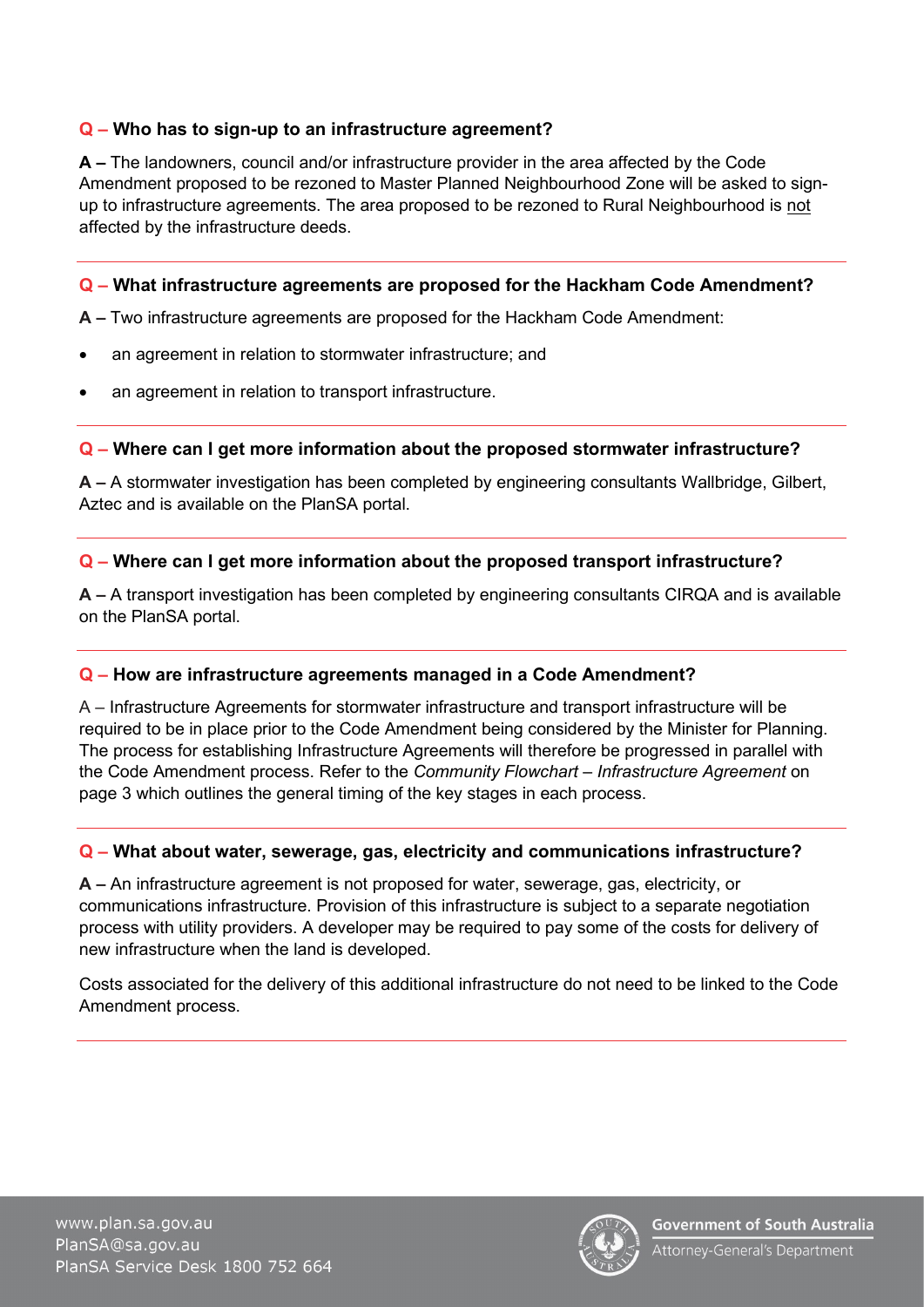## **Infrastructure agreements – landowner questions**

## **Q – How can I find out more on infrastructure agreements?**

**A –** Landowners in the affected area of Hackham and Old Noarlunga (the land proposed to be rezoned to Master Planned Neighbourhood Zone) were invited to attend meetings in early 2022 to discuss infrastructure requirements and the process for establishing infrastructure agreements. Further meetings will be held as needed in mid-2022.

## **Q – What is the cost of infrastructure?**

**A –** The cost of stormwater and transport infrastructure is currently being investigated and will form the basis for negotiating infrastructure agreements.

## **Q – How much will I have to pay?**

**A –** The cost of new infrastructure is to be equitably distributed across stakeholders that will financially benefit from the land being rezoned. For a landowner, this will generally be an agreed rate per hectare of land within the rezoning area. Council and infrastructure providers may contribute additional funds where the infrastructure benefits the wider population or infrastructure network.

## **Q – When will I have to pay?**

**A –** A landowner is not required to make a financial contribution under an infrastructure agreement until the land is developed. If land is not developed, a financial contribution does not need to be made.

## **Q – What if I have entered into a contract to sell my land to a developer?**

**A –** If a landowner has entered into an agreement to sell their land, the infrastructure agreement obligation will pass onto the new landowner.

## **Q – How does the obligation pass from one landowner to the next?**

**A –** A Land Management Agreement is used to connect the infrastructure obligation to the land (and not the person).

## **Q – What if I don't sign-up to the infrastructure agreement(s)?**

**A –** A landowner who wishes to rezone their land is required to enter into the relevant infrastructure agreement(s). If an infrastructure agreement is not entered, the land may not be rezoned.

## **Q – What is the timing of the infrastructure agreement(s)?**

**A –** Infrastructure agreements are proposed to be in place before a decision is made on the Code Amendment.